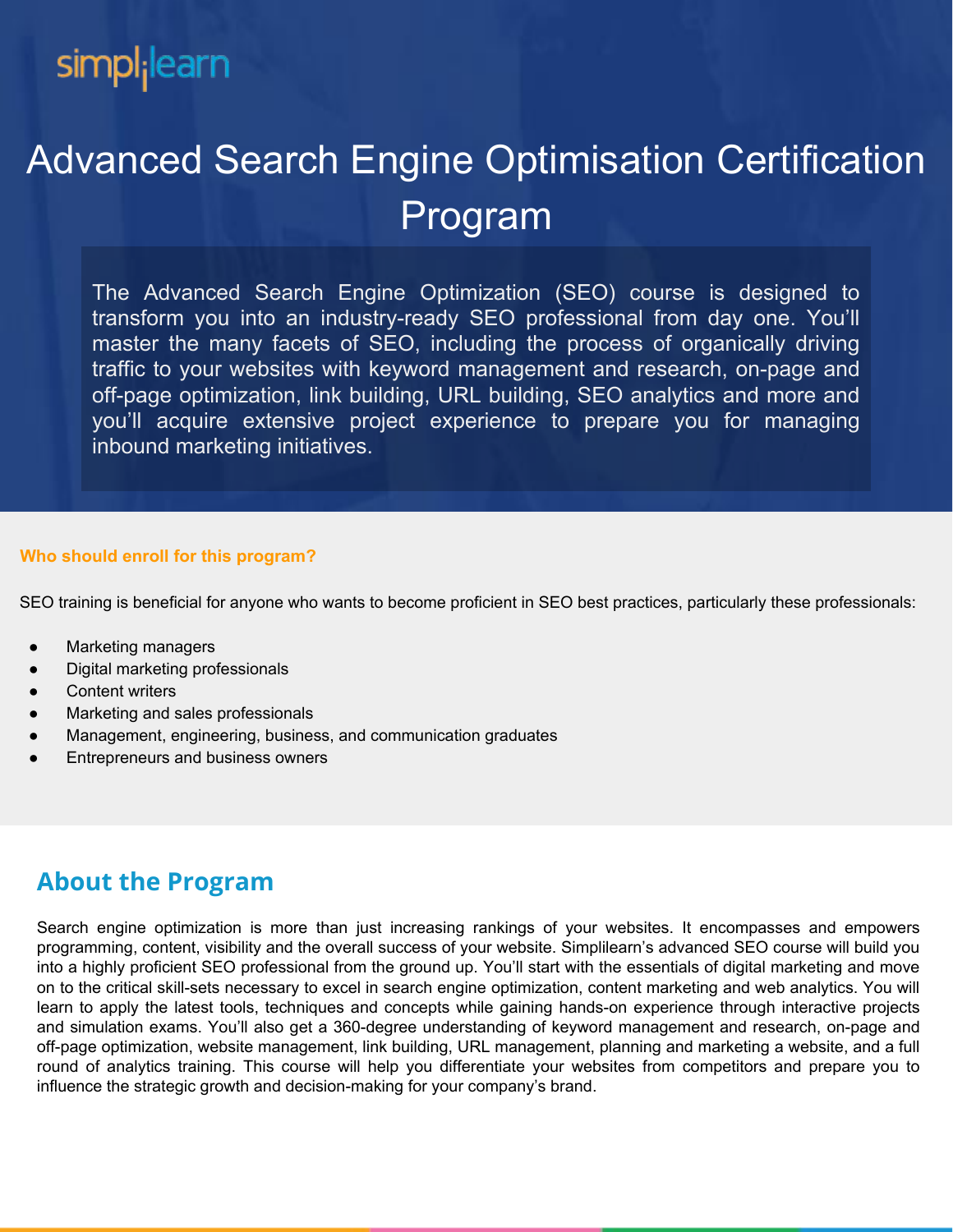## **Benefits of this Program**

SEO and inbound marketing are the most important digital channels for many organizations, as more internet traffic is generated by organic search. SEO even plays a key role for companies that conduct much of their business offline because according to HubSpot more than 81 percent of all potential customers use the internet to research products before purchase. SEO specialists optimize websites and manage content and links on various platforms to make companies and their product lines more accessible to a digital audience. Digital transformation has led to a huge demand for qualified SEO specialists. Secondary research shows:

- SEO is the most in-demand digital marketing skill according to Smart Insights and cmo.com.
- There are over 11,206 SEO-related jobs available in the U.S. and 5,000 in the UK, according to Indeed.com.
- In India, there are over 11,000 jobs on naukri.com that require SEO knowledge and skillset.

## **Program features**

- 365 days course access
- 30+ hours self-paced video
- Access to 15+ hours of live instructor-led online classes
- Around 20 real-life industry-based projects

## **Learning Path**

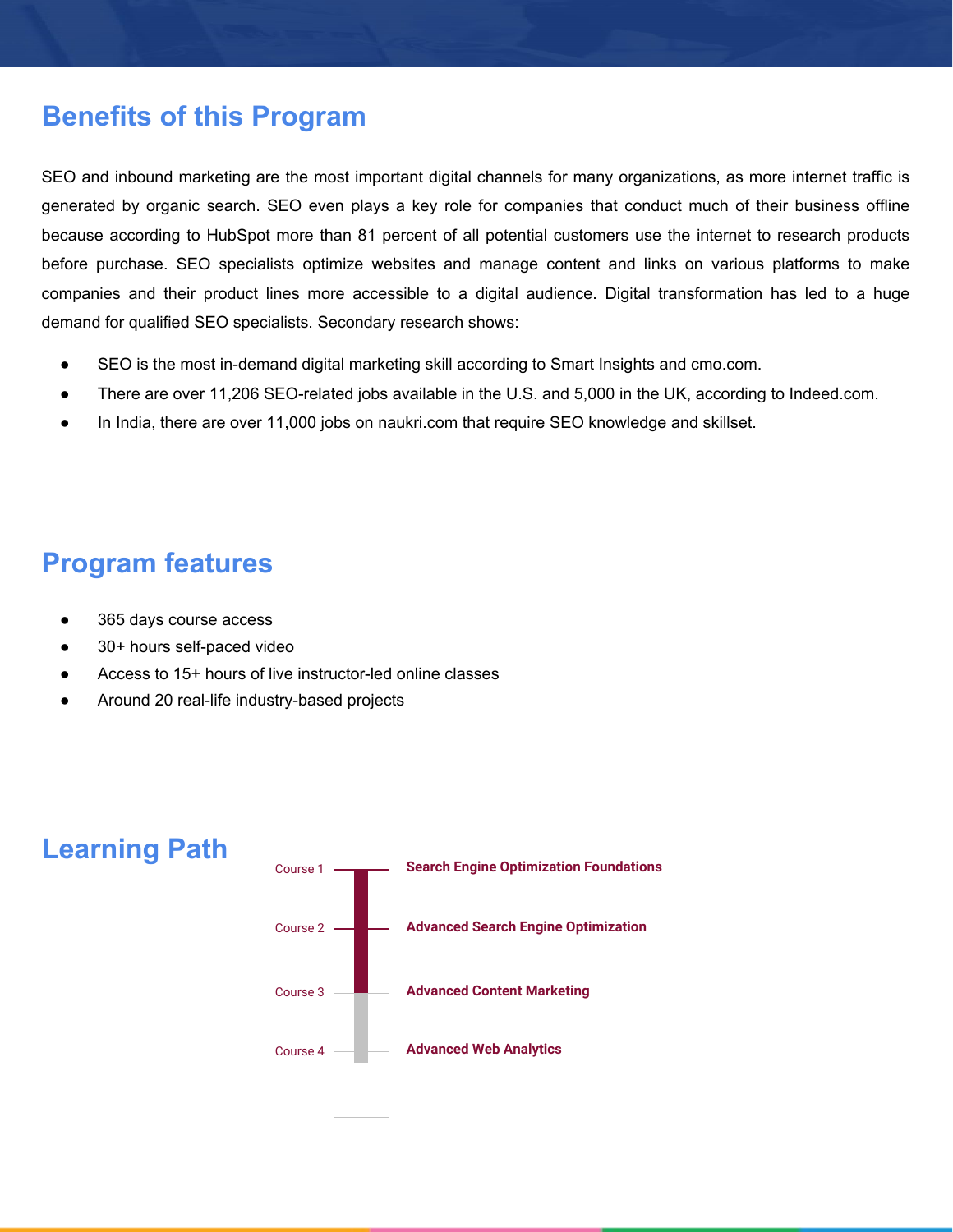## **Course 1**

# **Search Engine Optimization Foundations**

Search Engine Optimization (SEO) is a technique that helps in increasing the visibility, rankings and relevance of webpages in search engine results.

The SEO Foundation training from Simplilearn provides foundational knowledge in SEO. The training will help participants improve the visibility of websites and improve website traffic with proper use of the relevant keywords and other SEO techniques. The course also helps participants stay abreast of the latest best practices in SEO.

## **Learning Outcomes:**

The SEO Foundation training provides essential knowledge in SEO techniques. By the end of this course, participants

will have learned all about:

- On-page best practices
- SEO methods to generate relevant keywords
- Competitive analytics
- Design & architecture
- Site optimization & best practices
- Link-building
- SEO for local search
- SEO site audits

- Lesson 1 Introduction to SEO
- Part 1 Introduction to SEO
- Part 2 A Model of Search Engines
- Quiz
- Lesson 2 On-Page Optimization
- Lesson 3 Off-Site Optimization and Link Building
- Lesson 4 Duplicate Content
- Lesson 5 Keyword Research and Competitive Analysis
- Lesson 6 Design and Architecture
- Lesson 7 Local SEO
- Lesson 8 SEO Measurement
- Lesson 9 The Changing State of SEO
- Lesson 10 Integrating SEO with Other Disciplines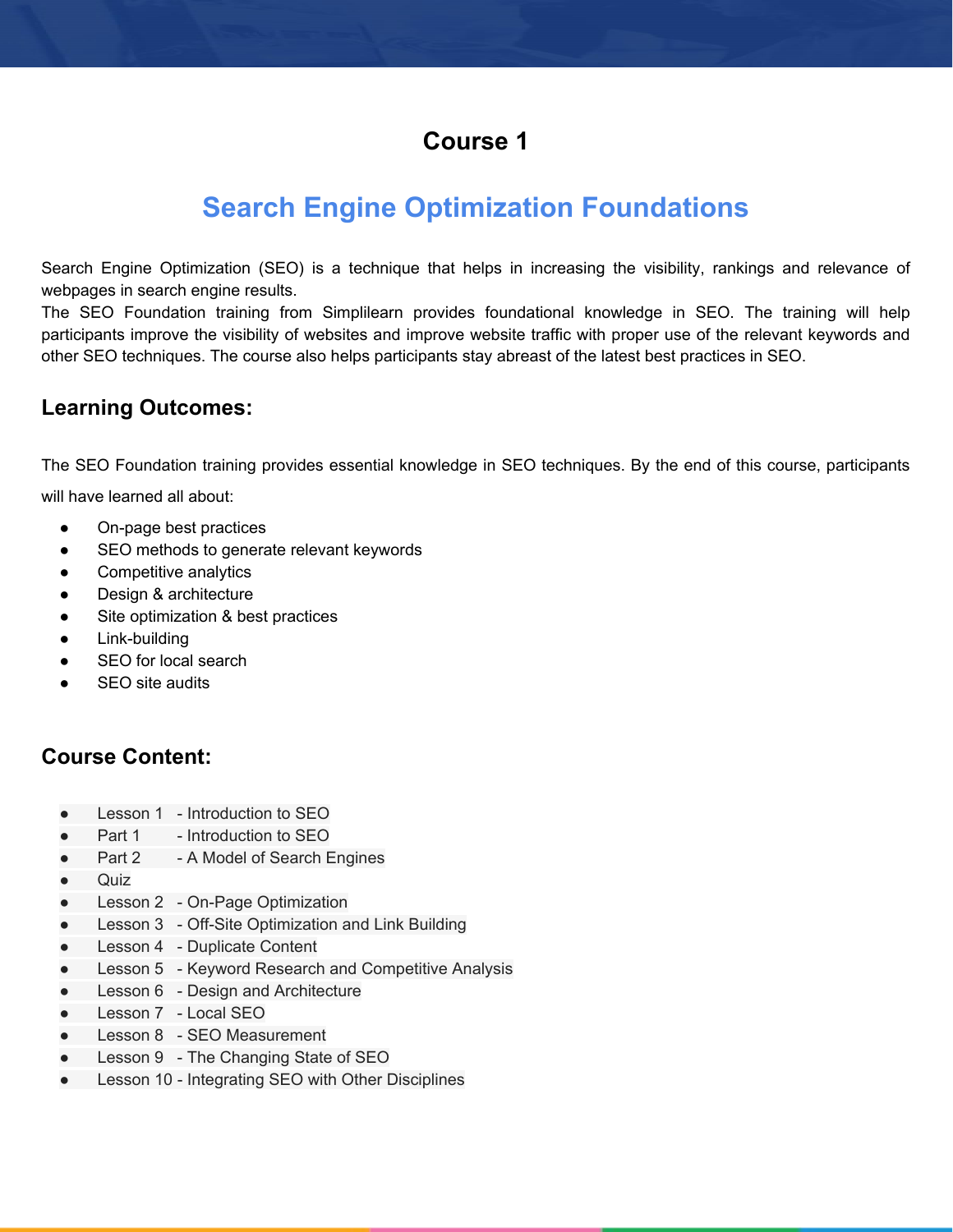## **Course 2**

## **Advanced Search Engine Optimization**

Search engine optimization is more than just increasing rankings of your websites. It encompasses and empowers programming, content, visibility and the overall success of your website. Simplilearn's advanced SEO course will build you into a highly proficient SEO professional from the ground up. You'll start with the essentials of digital marketing and move on to the critical skill sets necessary to excel in search engine optimization, content marketing and web analytics. You will learn to apply the latest tools, techniques and concepts while gaining hands-on experience through interactive projects and simulation exams. You'll also get a 360-degree understanding of keyword management and research, on-page and off-page optimization, website management, link building, URL management, planning and marketing a website, and a full round of analytics training. This course will help you differentiate your websites from competitors and prepare you to influence the strategic growth and decision-making for your company's brand.

#### **Learning Outcomes:**

SEO and inbound marketing are the most important digital channels for many organizations, as more internet traffic is generated by organic search. SEO even plays a key role for companies that conduct much of their business offline because according to HubSpot more than 81 percent of all potential customers use the internet to research products before purchase. SEO specialists optimize websites and manage content and links on various platforms to make companies and their product lines more accessible to a digital audience. Digital transformation has led to a huge demand for qualified SEO specialists. Secondary research shows:

- SEO is the most in-demand digital marketing skill according to Smart Insights and cmo.com.
- There are over 11,206 SEO-related jobs available in the U.S. and 5,000 in the UK, according to Indeed.com.
- In India, there are over 11,000 jobs on naukri.com that require SEO knowledge and skillset.

- Section 1 : Part 1: Introduction to SEO
- Section 1 : Part 2: A Model of Search Engines
- Section 2 : On-Page Optimization
- Section 3 : Off-Site Optimization
- Section 4 : Duplicate Content
- Section 5 : Keyword Research and Competitive Intelligence
- Section 6 : Design and Architecture
- Section 7 : Local SEO
- Section 8 : Algorithm Updates and SEO Changes
- Section 9 : Algorithm Updates and SEO Changes
- Section 10: Integrating SEO with Other Disciplines
- Advanced Search Engine Optimization
- **Advanced Content Marketing**
- **Advanced Web Analytics**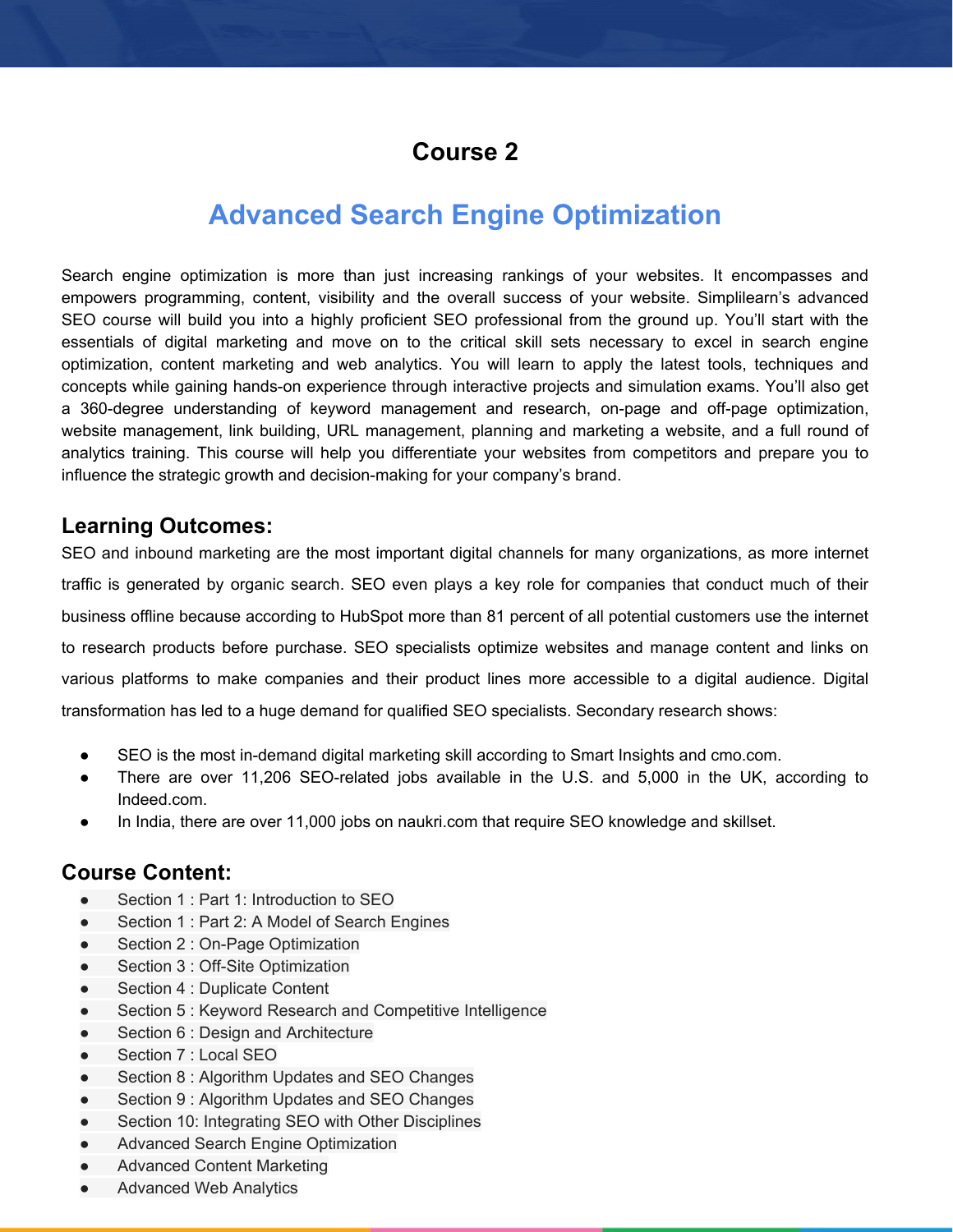## **Course 3 Advanced Content Marketing**

Content Marketing is aimed at building authority, amplifying the message, acquiring, and retaining the intended audience. Well written Marketing Content helps build the reputation of a trusted advisor.

This Advanced Content Marketing Course trains participants to produce compelling and impressive Marketing Content, concentrating on the vital strategies, tactics, and best practices that a writer needs to create and enhance content marketing efforts. This course also helps participants learn various aspects of planning and executing Content Marketing strategies with greater efficiency and impact, guiding participants to harness the power of words to disseminate information and create impressive marketing content.

## **Learning Outcomes:**

The learning outcome of this Advanced Content Marketing Course are:

- Create interesting and compelling Marketing Content
- Identify Prospects and create an effective Content Marketing Strategy
- Create messaging and appropriate content guidelines
- Learn how to find industry influencers and identify promotional opportunities
- Learn content marketing strategies, tactics, and best practices to produce effective content
- Learn how to develop appropriate content for each type of audience segment
- Create best practices for content across media types, including social media, images, etc.

- Section 1 : Introduction to Content Marketing
- Section 2 : Developing a Vision of Content Marketing Success
- Section 3 : Developing a Business Case for Content Marketing
- Project 1 : Developing a Business Case for Content Marketing
- Section 4 : Creating a Successful Content Marketing Strategy
- Section 5 : Creating a Remarkable Editorial Mission Statement
- Section 6 : Targeting Customer Intent Instead of Demographics
- Section 7 : Targeting Key Influencers
- Project 2 : Targeting Key Influencers Who Influence Your Customers
- Section 8 : Producing Help, Hub, and Hero Content Consistently
- Section 9 : Producing Engaging Content More Frequently
- Section 10 : Using Effective B2C and B2B Content Marketing Tactics
- Project 3 : Using Effective B2C and B2B Content Marketing Tactics
- Section 11 : Building Successful B2C and B2B Social Media Platforms
- Section 12 : Helping Customers find the Information They Seek
- Section 13 : Helping Key Influencers Impact the Buyer's Decision-Making Process
- Project 4 : Helping Key Influencers Impact the Buyer's Decision-Making Process
- Section 14 : Measuring Content Effectiveness
- Section 15 : Measuring Return on Marketing Investment
- Section 16 : Improving by Experimenting With New Initiatives
- Section 17 : Improving Effectiveness by Becoming More Sophisticated or Mature
- Section 18 : Content Marketing in the Foreseeable Future
- Project 5 : Improving by Becoming More Sophisticated or Mature
- Course Feedback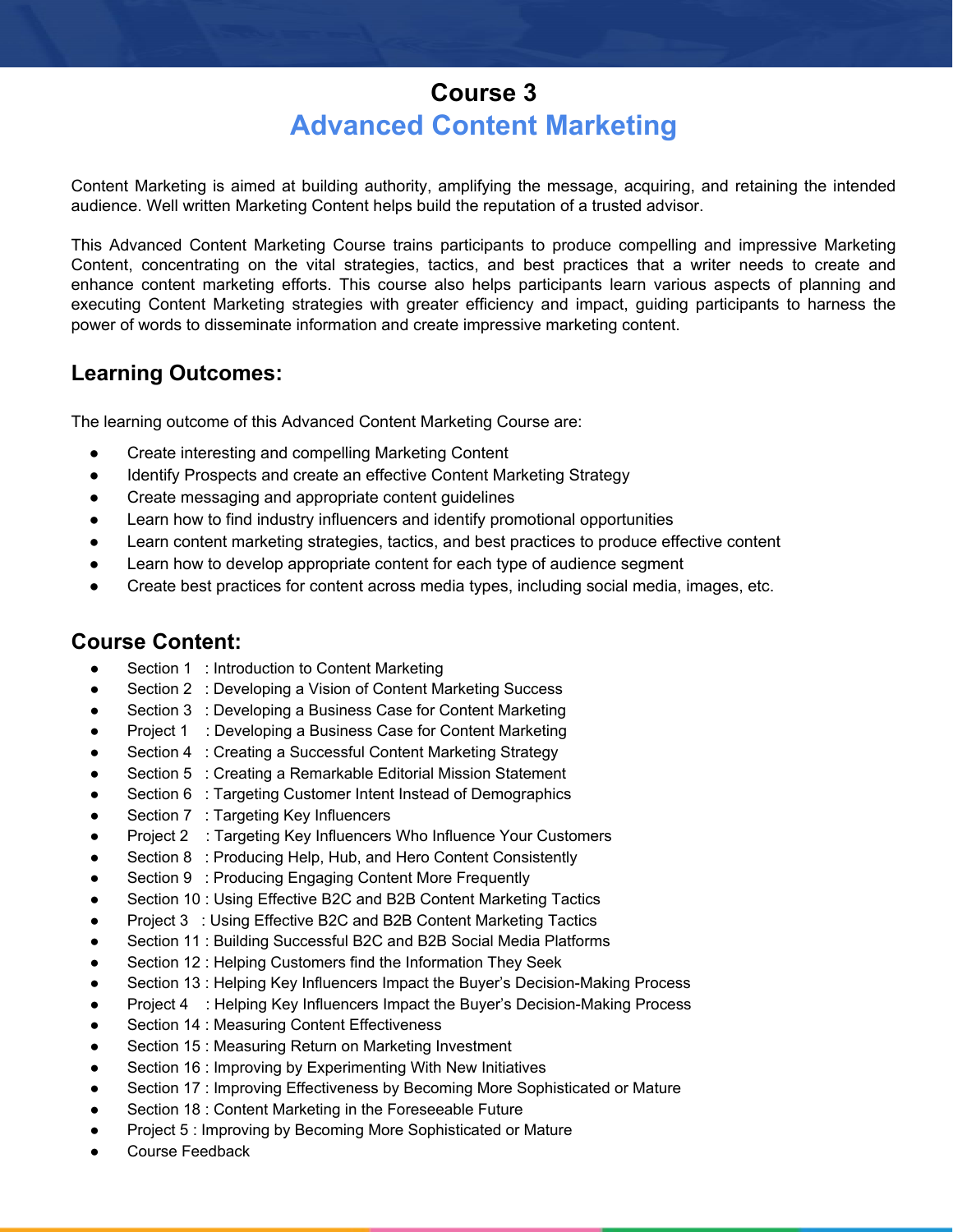## **Course 4 Advanced Web Analytics**

Advanced Web Analytics is the science of analysis that focuses on various forms of Internet data. It involves the collection and analysis of data that lead to more informed business decisions and an optimization of an organization's digital ecosystem and supporting business processes. Web analytics takes data from websites, mobile applications, social media, Internet of Things, or third party sources and combines them with back-office Customer Relationship Management (CRM) and sales systems to improve core business strategies, optimize workflow and maintain a competitive edge.

This Advanced Web Analytics course covers fundamental concepts of analytics and dives deep into web, social, content and mobile analytics, illustrating common analytical scenarios and how to use popular web analytics tools used by marketers across the major industry domains. The course approaches web analytics from both a strategic and practical perspective, showcasing detailed tips and techniques for using Google Web analytics and other platforms and tools. You'll keep pace with the most important analytics trends and prepare for a career in web and digital analytics.

#### **Learning Outcomes:**

This Advanced Web Analytics training will give you a well-rounded expertise in digital data analytics,

including:

- How to leverage data from various sources to conduct quantitative and qualitative research, and deliver actionable, data-informed business insights
- How digital data analytics drives important insights for all aspects of the customer lifecycle across digital channels
- Understanding the concepts of web analytics from ground zero to mastering the analytics domain across digital channels
- In-depth knowledge of web analytics, social analytics, mobile analytics and content analytics
- Complete end-to-end understanding of how digital and data analytics impact the conversion funnel, customer retention and acquisition, CPA, LTV and the customer engagement.
- Product knowledge of Google Analytics, Google Digital Studio, Klipfolio and Tableau.